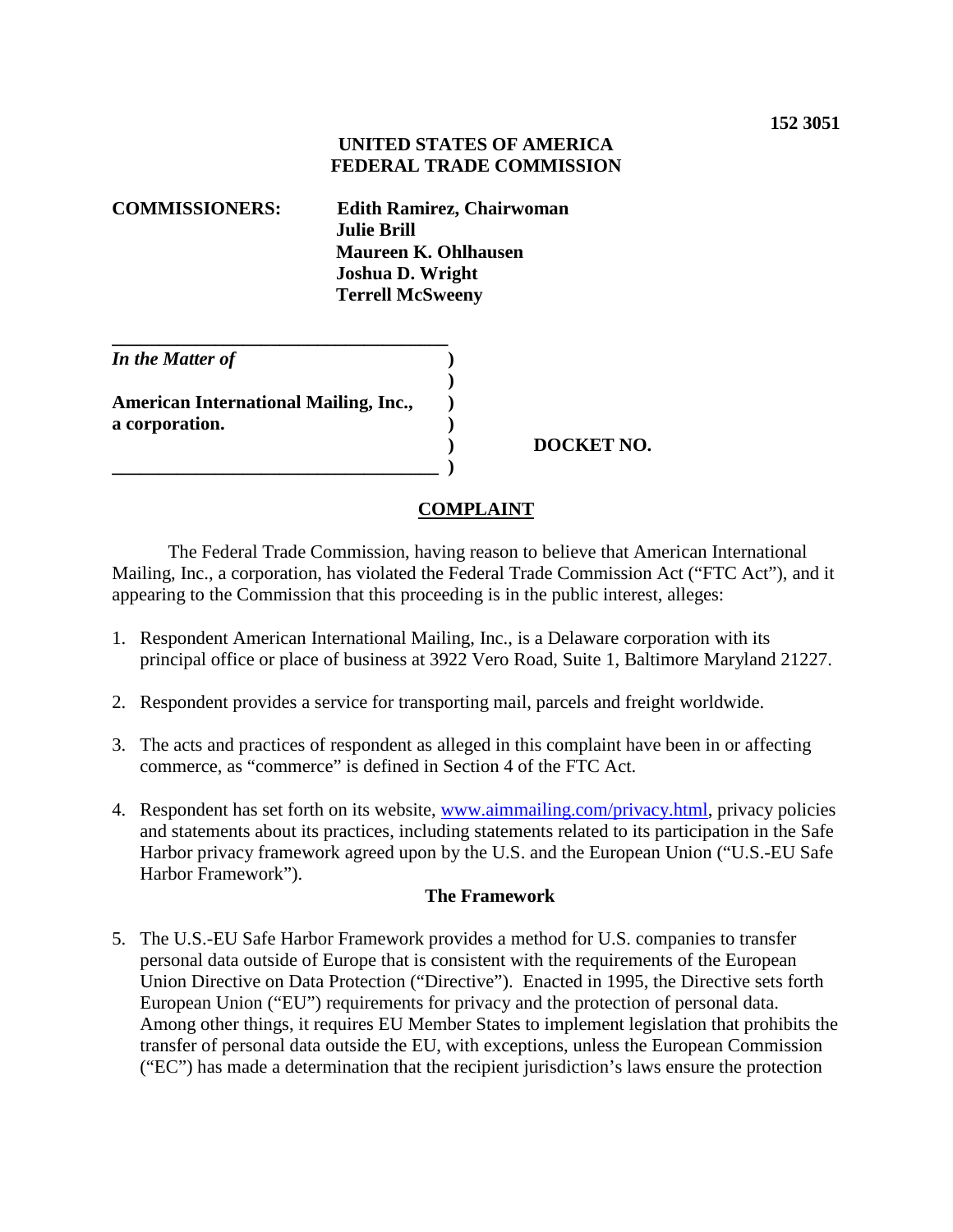of such personal data. This determination is referred to commonly as meeting the EU's "adequacy" standard.

- 6. To satisfy the EU adequacy standard for certain commercial transfers, the U.S. Department of Commerce ("Commerce") and the EC negotiated the U.S.-EU Safe Harbor Framework, which went into effect in 2000. The U.S.-EU Safe Harbor Framework allows U.S. companies to transfer personal data lawfully from the EU. To join the U.S.-EU Safe Harbor Framework, a company must self-certify to Commerce that it complies with seven principles and related requirements that have been deemed to meet the EU's adequacy standard.
- 7. Companies under the jurisdiction of the U.S. Federal Trade Commission ("FTC"), as well as the U.S. Department of Transportation, are eligible to join the U.S.-EU Safe Harbor Framework. A company under the FTC's jurisdiction that claims it has self-certified to the Safe Harbor principles, but failed to self-certify to Commerce, may be subject to an enforcement action based on the FTC's deception authority under Section 5 of the FTC Act.
- 8. Commerce maintains a public website, [www.export.gov/safeharbor,](http://www.export.gov/safeharbor) where it posts the names of companies that have self-certified to the U.S.-EU Safe Harbor Framework. The listing of companies indicates whether their self-certification is "current" or "not current" and a date when recertification is due. Companies are required to re-certify every year in order to retain their status as "current" members of the U.S.-EU Safe Harbor Framework.

## **Violations of Section 5 of the FTC Act**

- 9. In May 2006, respondent submitted to Commerce a self-certification of compliance to the U.S.-EU Safe Harbor Framework.
- 10. In May 2010, respondent did not renew its self-certification to the U.S.-EU Safe Harbor Framework, and Commerce subsequently updated respondent's status to "not current" on its public website. As of January 2015, respondent has not renewed its self-certification to the U.S.-EU Safe Harbor Framework and remains in "not current" status on Commerce's website.
- 11. Respondent has disseminated or caused to be disseminated privacy policies and statements on the [www.aimmailing.com/privacy.html](http://www.aimmailing.com/privacy.html) website, including, but not limited to, the following:

AIM abides by the Safe Harbor Principles developed by the US Department of Commerce and the European Commission in services rendered to clients that use personal data.

12. Through the means described in Paragraph 11, respondent has represented, expressly or by implication, that it is a "current" participant in the U.S.-EU Safe Harbor Framework.